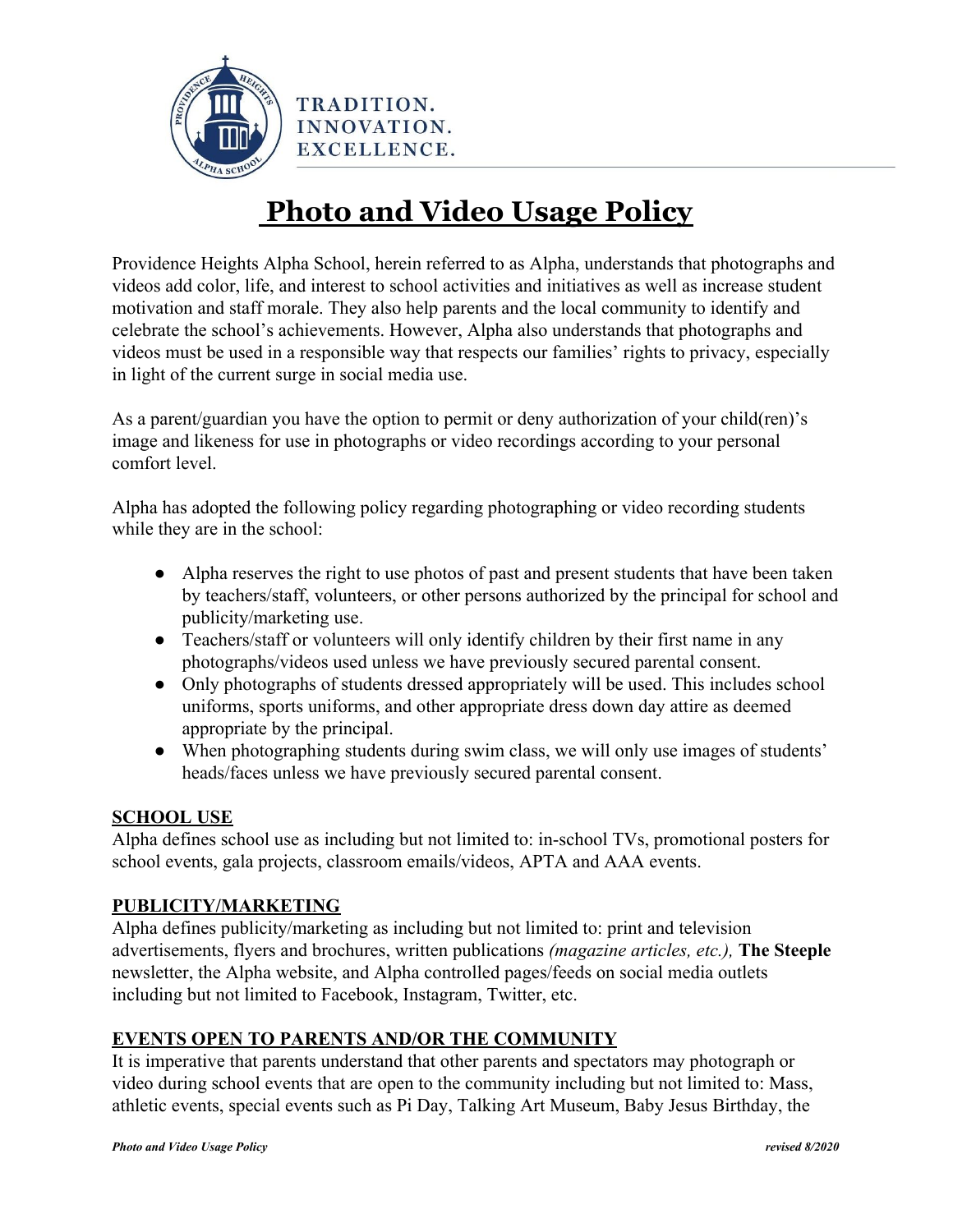

school play, graduation, etc. Parents understand that allowing their child(ren) to participate in these activities may result in photographs/video of their child(ren) being taken by another parent and/or spectator. Parents hereby release, defend, and hold harmless Alpha and its teachers/staff and volunteers from any claims, damages, or liability arising from or related to the use of said photographs/videos.

### **PARENT/GUARDIAN AGREEMENT**

By signing the attached release, parents hereby agree to release, defend, and hold harmless Alpha and its teachers/staff and volunteers from any claims, damages, or liability arising from or related to the use of any photographs/video that are permitted by initials, including but not limited to any misuse, distortion, blurring, alteration, optical illusion, or use in composite form, either intentionally or otherwise, that may occur or be produced in taking, processing, reduction, or production of the finished product, its publication or distribution. I also acknowledge that other parents/guardians/etc. may have access to my child(ren)'s photograph/videos and that I will not hold Alpha, nor any of its teachers/staff or volunteers, responsible for anything a parent/guardian/etc. might do with those photographs/videos once they receive them.

As a parent/guardian, I understand that some parents/guardians may not be comfortable with their child(ren)'s photographs/videos on social media and thus I will, in good faith, never knowingly place any child who is not my own child's photograph/video on social media with his/her name attached. I will also strive to use discretion when posting school-related photos/videos.

Please complete the attached **Photo and Video Usage Release** and return it to the school office.

Please retain this copy of the **Photo and Video Usage Policy** for your records.